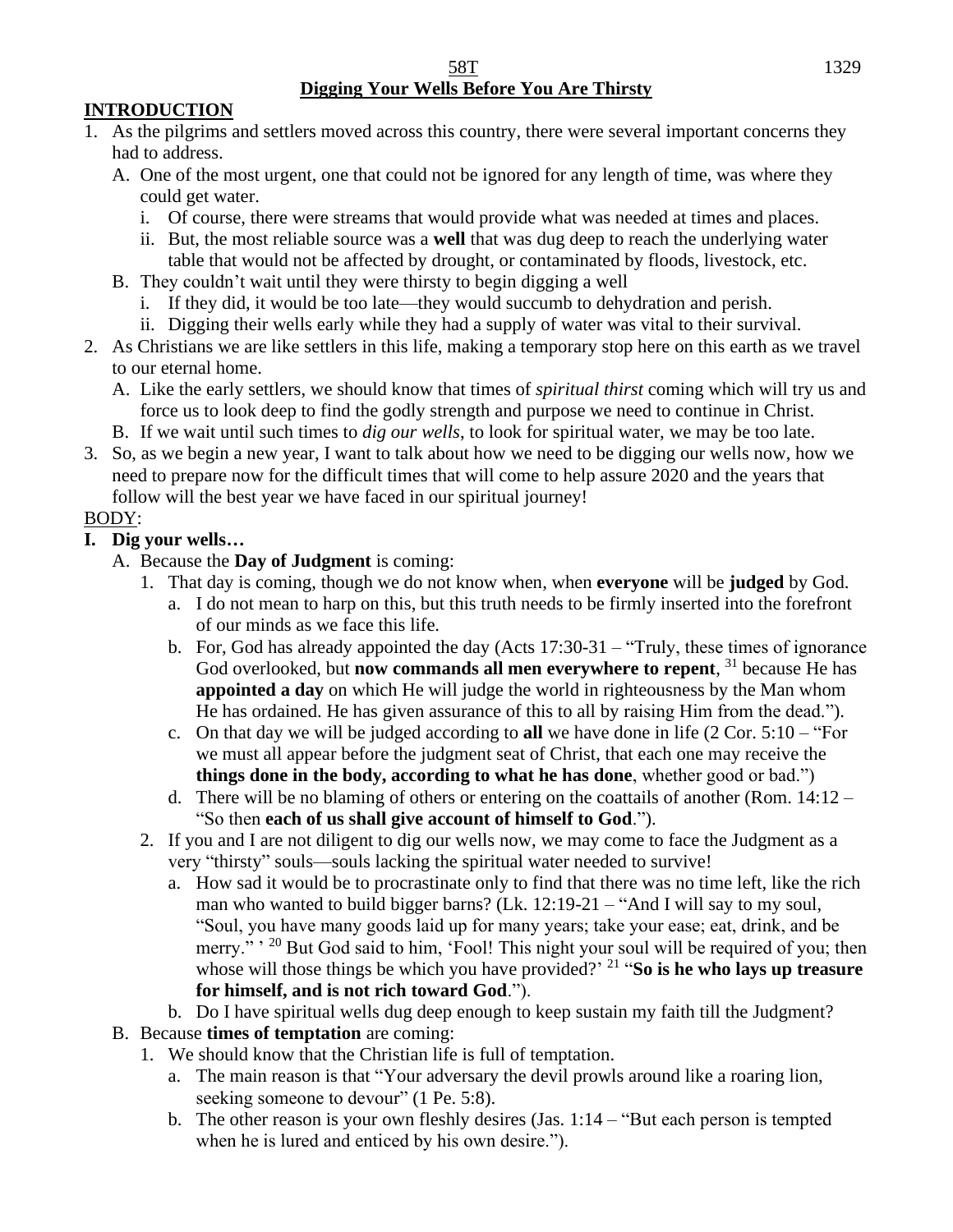- 2. If we take temptations lightly and fail to dig our wells now…
	- a. You and I will be like the rocky soil and not have roots deep enough in Christ to withstand the heat and will fall away (Lk. 8:13 – "But the ones on the rock are those who, when they hear, receive the word with joy; and **these have no root**, who believe for a while and in time of temptation fall away.").
	- b. Lack of wells dug deep in the word will cause us to fall victim to the deceitfulness of sin (Heb. 3:12-13 – "Beware, brethren, lest there be in any of you an evil heart of unbelief in departing from the living God;  $^{13}$  but exhort one another daily, while it is called "Today," lest any of you be hardened through the deceitfulness of sin.").
- 3. Do we have our wells dug deep enough to quench the spiritual thirst we will face when tempted?
- C. Because times of **trial and tribulation** are coming:
	- 1. Christians must face trials and tribulation.
		- a. Following Christ means peace in Him, but tribulation in the world (Jn. 16:33 "These things I have spoken to you, that in Me you may have peace. In the world you will have tribulation; but be of good cheer, I have overcome the world.").
		- b. Consider Paul's words concerning his life and the life of those who will faithfully follow Jesus (2 Tim. 3:10-12 – "But you have carefully followed my doctrine, manner of life, purpose, faith, longsuffering, love, perseverance, <sup>11</sup> **persecutions**, **afflictions**, which happened to me at Antioch, at Iconium, at Lystra—what **persecutions I endured**. **And out of them all the Lord delivered me**. <sup>12</sup> Yes, and **all who desire to live godly in Christ Jesus will suffer persecution**.").
	- 2. These trials or tribulations may be diverse and many (2 Cor. 6:4-5 "But in all things we commend ourselves as ministers of God: in much patience, in tribulations, in needs, in distresses, <sup>5</sup> in stripes, in imprisonments, in tumults, in labors, in sleeplessness, in fastings").
	- 3. Since God has never promised that the saved would be excused from suffering, but promised the opposite, have you dug your spiritual wells deep to survive such times?

### **II. Now is the time to dig your wells:**

- A. Dig them now to prepare for the **Day of Judgment**
	- 1. Digging wells to enter eternal life isn't easily accomplished (Matt. 7:14 "Because **narrow** is the gate and **difficult is the way which leads to life**, and there are few who find it.").
		- a. Yet, I see Christians, sometimes even myself, seemingly cruising through life.
		- b. We forget that being a Christian means being a *soldier* called to do *battle* against evil and anything that stands against the *knowledge of God in this world* (2 Cor. 10:3-6 – "For though we walk in the flesh, we do not **war** according to the flesh. <sup>4</sup> For the **weapons of our warfare** are not carnal but mighty in God for pulling down strongholds, <sup>5</sup> casting down arguments and every high thing that exalts itself against the knowledge of God, bringing every thought into captivity to the obedience of Christ, <sup>6</sup> and being ready to punish all disobedience when your obedience is fulfilled.")!
	- 2. These wells are dug by…
		- a. Deeds of **mercy** and **compassion** (Matt. 25:33-36 "And He will set the sheep on His right hand, but the goats on the left.  $34$  Then the King will say to those on His right hand, 'Come, you blessed of My Father, inherit the kingdom prepared for you from the foundation of the world:  $35$  for I was hungry and you gave Me food; I was thirsty and you gave Me drink; I was a stranger and you took Me in;  $36$  I was naked and you clothed Me; I was sick and you visited Me; I was in prison and you came to Me.'").
		- b. **Seeking the things of God** and **putting sin out of our life** (Col. 3:1-7 "If then you were raised with Christ, seek those things which are above, where Christ is, sitting at the right hand of God.<sup>2</sup> Set your mind on things above, not on things on the earth.<sup>3</sup> For you died, and your life is hidden with Christ in God. <sup>4</sup> When Christ who is our life appears, then you also will appear with Him in glory.<sup>5</sup> Therefore put to death your members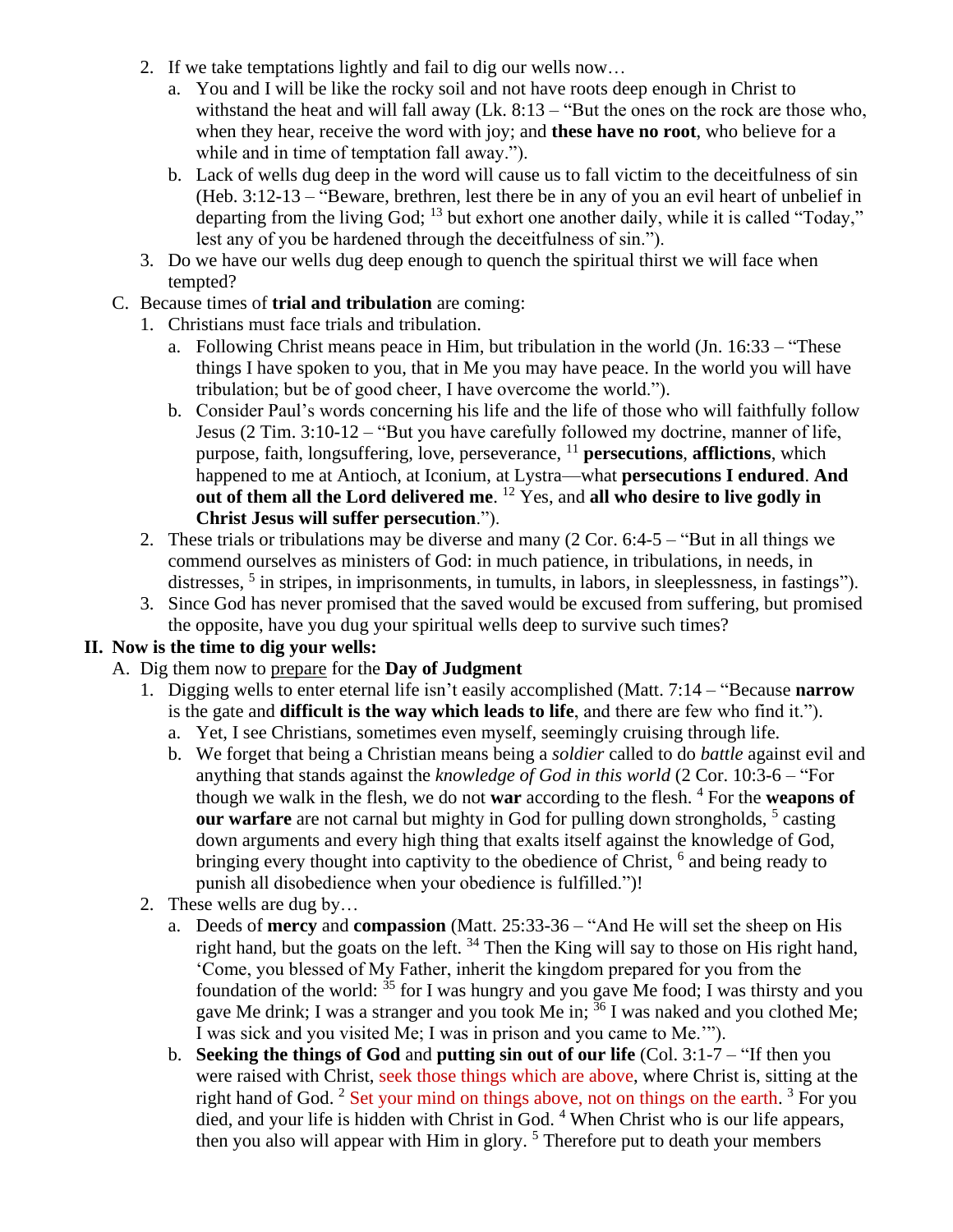which are on the earth: fornication, uncleanness, passion, evil desire, and covetousness, which is idolatry. <sup>6</sup> Because of these things the wrath of God is coming upon the sons of disobedience, <sup>7</sup> in which you yourselves once walked when you lived in them.").

- c. We must get focused on where we are going to assure we get there!
- B. To prepare for **temptation**:
	- 1. Dig your well with *confidence* because *God* is on your side!
		- a. God has provided the needed answers to overcome sin! (1 Jn.  $2:1-2$  "My little children, these things I **write** to you, **so that you may not sin**. And if anyone sins, we have an Advocate with the Father, Jesus Christ the righteous. <sup>2</sup> And He Himself is the **propitiation for our sins**, and not for ours only but also for the whole world."). God covered both sides of our sin problem!
			- i. He has provided the strength and motivation needed to overcome sin through the gospel of Christ.
			- ii. And, in Christ there is hope for those who in weakness fall victim to temptation!
		- b. God has promised to protect you and always provide a path of escape (1 Cor. 10:13 "No temptation has overtaken you except such as is common to man; but God is faithful, who will not allow you to be tempted beyond what you are able, but with the temptation will also make the way of escape, that you may be able to bear it.").
	- 2. Dig your well against temptation with the tools God has provided:
		- a. We can overcome the sinful works of the flesh through God's Spirit (Rom. 8:13 "For if you live according to the flesh you will die; but if **by the Spirit** you put to death the deeds of the body, you will live.").
			- i. The Spirit works in our lives come through the gospel of Christ, seeing that "the **sword** of the **Spirit**,…is the **word** of God" (Eph. 6:17).
			- ii. And, the formula is the same for us as it was for David (Psa. 119:9, 11 "How can a young man cleanse his way? By taking heed according to Your word…<sup>11</sup> Your word I have hidden in my heart, that I might not sin against You.").
		- b. Use the support of God's family found in worship and Bible study (Heb. 10:23-25 "Let us hold fast the confession of our hope without wavering, for He who promised is faithful. <sup>24</sup> **And let us consider one another in order to stir up love and good works, <sup>25</sup> not forsaking the assembling of ourselves together**, as is the manner of some, but exhorting one another, and so much the more as you see the Day approaching.").
			- i. Determine that this year is the year you will begin to delve deeper into God's word, reading God's word to know Him.
			- ii. And, determine to put more effort in preparation for our class studies that you might add a word of encouragement or insight to help your brethren and obey His will.
		- c. Use the line of communication provided by the Lord in prayer.
			- i. Jesus' example prayer for His disciples included the request that God "not lead us into temptation, but deliver us from the evil one" (Matt. 6:13).
			- ii. We need to come with confidence before God in our time of need (Heb. 4:14-16 "Seeing then that we have a great High Priest who has passed through the heavens, Jesus the Son of God, let us hold fast our confession. <sup>15</sup> For we do not have a High Priest who cannot sympathize with our weaknesses, but was in all points tempted as we are, yet without sin. <sup>16</sup> Let us therefore come boldly to the throne of grace, that we may obtain mercy and find grace to help in time of need.").
		- d. When we do sin, we need to repent of that sin and confess it…
			- i. To God (1 Jn. 1:9 "If we confess our sins, He is faithful and just to forgive us our sins and to cleanse us from all unrighteousness.").
			- ii. To your brethren (Jas. 5:16 "Confess your trespasses to one another, and pray for one another, that you may be healed. The effective, fervent prayer of a righteous man avails much."). **We just don't do this…and we wonder why we fail!**